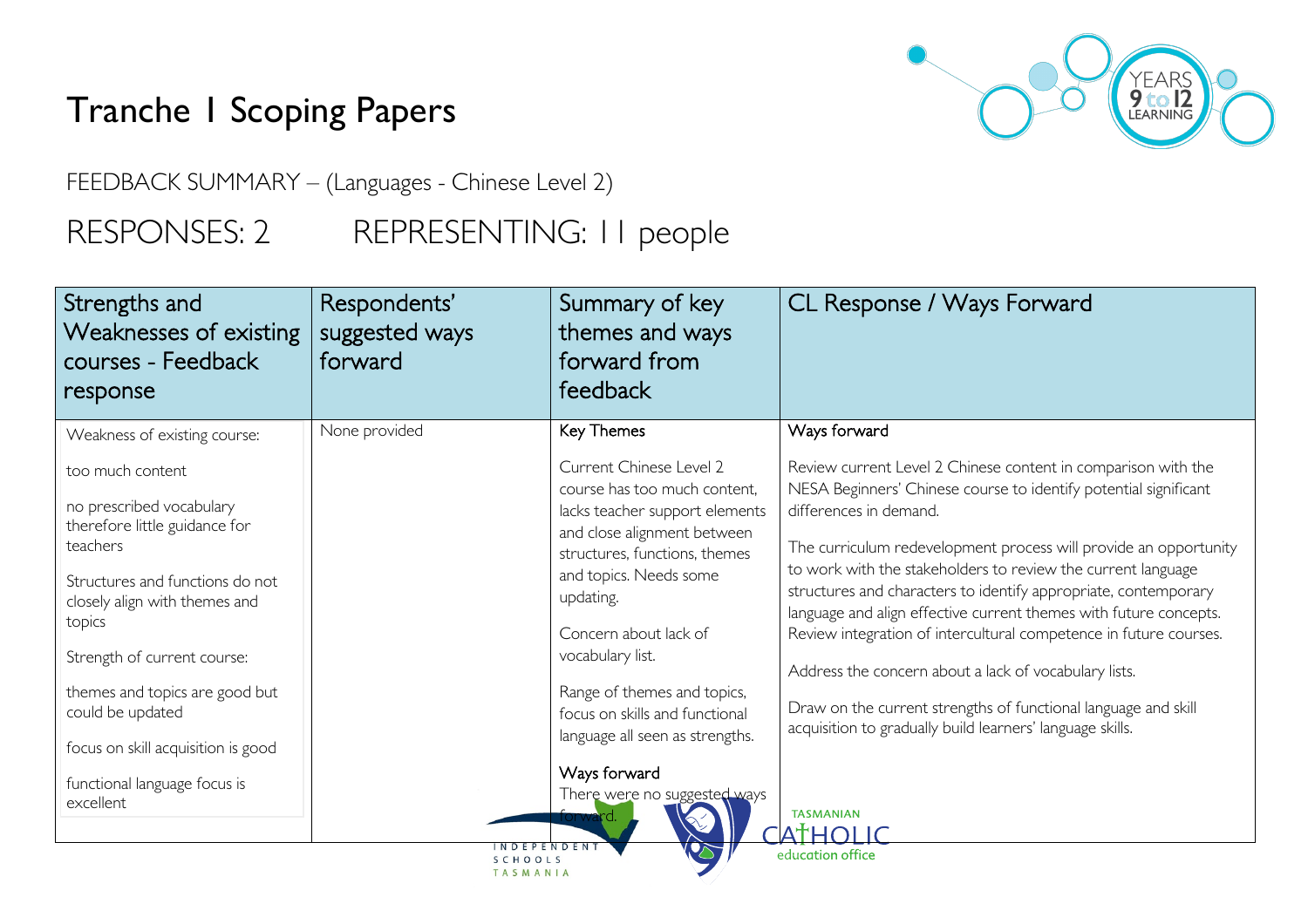| The main aspects to address in the<br>new course, that would improve                                          | None provided | <b>Key Themes</b>                                             | Ways Forward                                                                                                                           |
|---------------------------------------------------------------------------------------------------------------|---------------|---------------------------------------------------------------|----------------------------------------------------------------------------------------------------------------------------------------|
| on the current version are:                                                                                   |               | Respondents indicated a need<br>to review assessment, content | Respondents' concerns are noted and will be considered during the<br>course development process.                                       |
| - clear, straight-forward criteria                                                                            |               | and cultural understanding<br>criterion in current Level 2    | It will be important to review content and language to ensure it is<br>current, but also important to ensure that appropriate level of |
| - adding a vocabulary list to<br>modules and themes                                                           |               | Chinese course.                                               | complexity in the course is achieved.                                                                                                  |
| - reduce the number of<br>grammatical structures required                                                     |               |                                                               | Investigate what and how the knowledge, skills and understanding<br>could be assessed.                                                 |
| - criteria 5 is difficult to assess:<br>cultural understanding is<br>embedded in all writing and<br>listening |               | Ways forward<br>There were no suggested ways<br>forward.      | Investigate integration of intercultural competence in future courses.                                                                 |
|                                                                                                               |               |                                                               |                                                                                                                                        |

| Course Rationale -<br>Feedback response                                                                                                                                         | Respondents'<br>suggested ways<br>forward | Summary of key<br>themes and ways<br>forward from<br>feedback                                                                                                                                                                                                    | CL Response / Ways Forward                                                                                                                                                                                                                                                                                                                                            |
|---------------------------------------------------------------------------------------------------------------------------------------------------------------------------------|-------------------------------------------|------------------------------------------------------------------------------------------------------------------------------------------------------------------------------------------------------------------------------------------------------------------|-----------------------------------------------------------------------------------------------------------------------------------------------------------------------------------------------------------------------------------------------------------------------------------------------------------------------------------------------------------------------|
| The team felt that it had to disagree<br>with the first question as dot points<br>two and three are not articulated in<br>the rationale i.e what is meant by<br>chosen content? | None provided                             | Key Themes<br>Some responses disagreed with<br>the course rationale as it did<br>not provide the information<br>they were seeking.<br>Language/terminology was<br>unclear because it lacked<br>details.<br>Ways forward<br>Clarify how the modules will<br>work. | Ways forward<br>Clarify difference between Rationale and Course Description.<br>Redraft Rationale to ensure it fulfils the intended role.<br>Share draft course description at future consultation opportunities,<br>including the Draft CCAFL.<br>Collaboratively explore contemporary terminology (e.g. concepts,<br>perspectives etc) for inclusion in the course. |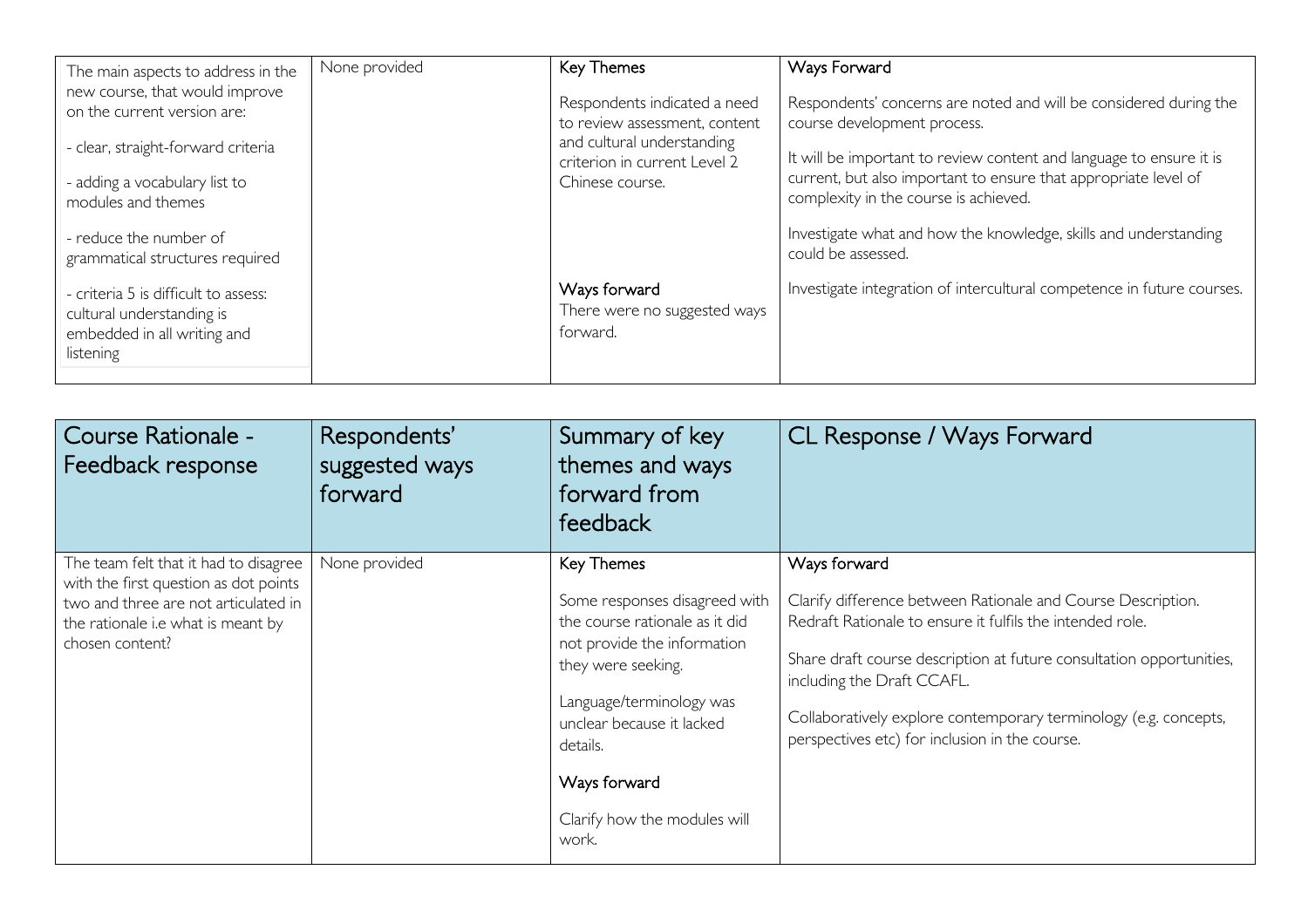| The Rationale seems reasonable,<br>however, we are not sure how the<br>"Personal, Community and Global<br>perspectives" relate to the concepts<br>of the CCAFL Framework - this<br>appears to be an added extra<br>complexity that makes the rationale<br>unclear and may be unnecessary.<br>The alignment with the CCAFL<br>framework is hard to comment on<br>without seeing the framework. | While the three modules have<br>not yet been defined, it should<br>be clarified in the Course Design<br>that in order to complete the<br>designated level, students must<br>have studied and passed all three<br>modules in a designated order.<br>Cumulative modules are<br>necessary for languages. | <b>Key Themes</b><br>Lack of clarity in the Rationale.<br>Concern regarding the use of<br>Perspectives.<br>Lack of knowledge of the Draft<br>Collaborative Curriculum and<br>Assessment Framework for<br>Languages (CCAFL) caused<br>concern.<br>Ways forward<br>Clarify structure of the Chinese<br>Level 2 course, ensure<br>continuity of learning. | Ways forward<br>The need for clarity in articulating the modules (designated by<br>concept) and the perspectives is noted for further development.<br>Clarify structure of the Level 2 Chinese course, including the use of<br>concepts to shape each module and ensure continuity of learning. |
|-----------------------------------------------------------------------------------------------------------------------------------------------------------------------------------------------------------------------------------------------------------------------------------------------------------------------------------------------------------------------------------------------|-------------------------------------------------------------------------------------------------------------------------------------------------------------------------------------------------------------------------------------------------------------------------------------------------------|--------------------------------------------------------------------------------------------------------------------------------------------------------------------------------------------------------------------------------------------------------------------------------------------------------------------------------------------------------|-------------------------------------------------------------------------------------------------------------------------------------------------------------------------------------------------------------------------------------------------------------------------------------------------|
|-----------------------------------------------------------------------------------------------------------------------------------------------------------------------------------------------------------------------------------------------------------------------------------------------------------------------------------------------------------------------------------------------|-------------------------------------------------------------------------------------------------------------------------------------------------------------------------------------------------------------------------------------------------------------------------------------------------------|--------------------------------------------------------------------------------------------------------------------------------------------------------------------------------------------------------------------------------------------------------------------------------------------------------------------------------------------------------|-------------------------------------------------------------------------------------------------------------------------------------------------------------------------------------------------------------------------------------------------------------------------------------------------|

The course rationale is appropriate and clearly describes:

- the intended audience,
- why the chosen content is important for students and outlines the broad scope of learning to be expected
- the particular skills knowledge and understandings students will develop

| Strongly Agree | Agree | Neither agree nor disagree | Disagree | Strongly disagree |
|----------------|-------|----------------------------|----------|-------------------|
|                |       |                            |          |                   |

## Ways Forward:

Different respondents took different approaches here. Further detail to be provided at future consultation opportunities will add clarity to this and the rationale will be revised accordingly.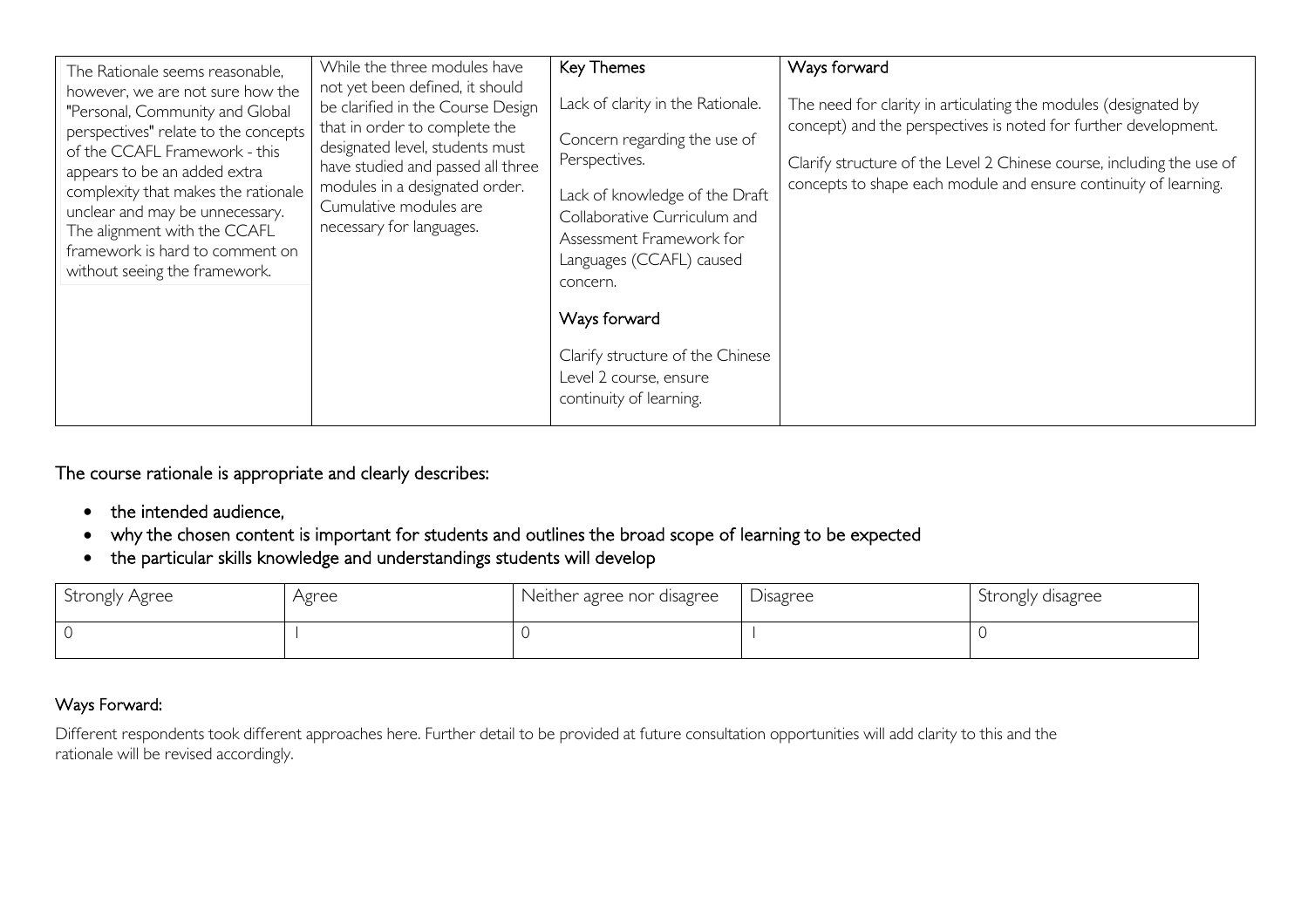In considering the focus areas identified in the Years 9 to 12 Curriculum Framework and this course rationale, do you believe the course is placed in the appropriate focus area?

| Strongly Agree | Agree | Neither agree nor disagree | Disagree | Strongly disagree |
|----------------|-------|----------------------------|----------|-------------------|
|                |       |                            |          |                   |

## Ways Forward:

Consistent support for the placement of Chinese Level 2 in Discipline-based Study, course development to progress as planned.

| <b>General Capabilities -</b><br>Feedback response | Respondents'<br>suggested ways<br>forward                                                                                                                                                                                                                                                                                                                                                                                                                                                                                                                                                                                                                                                         | Summary of key<br>themes and ways<br>forward from<br>feedback                                                                                                                                                                                                                                                                                                             | CL Response / Ways Forward                                                                                                                                                                                                                                                                                                                                                                                                                                                                                                                                                                                                                                                                                                                                                                                                                             |
|----------------------------------------------------|---------------------------------------------------------------------------------------------------------------------------------------------------------------------------------------------------------------------------------------------------------------------------------------------------------------------------------------------------------------------------------------------------------------------------------------------------------------------------------------------------------------------------------------------------------------------------------------------------------------------------------------------------------------------------------------------------|---------------------------------------------------------------------------------------------------------------------------------------------------------------------------------------------------------------------------------------------------------------------------------------------------------------------------------------------------------------------------|--------------------------------------------------------------------------------------------------------------------------------------------------------------------------------------------------------------------------------------------------------------------------------------------------------------------------------------------------------------------------------------------------------------------------------------------------------------------------------------------------------------------------------------------------------------------------------------------------------------------------------------------------------------------------------------------------------------------------------------------------------------------------------------------------------------------------------------------------------|
| No                                                 | We are answering no to this<br>question due to the lack of<br>information provided in the<br>scoping papers concerning<br>content. Moreover, we are<br>concerned that these general<br>capabilities will be formally<br>assessed, simply adding to<br>teacher workload and taking<br>time away from planning and<br>delivery of relevant content.<br>These capabilities are reminiscent<br>of the Key Competencies that<br>were adopted and abandoned<br>by TASC in the past. The 6<br>General Capabilities have already<br>been addressed through the<br>Australian Curriculum since its<br>inception and the intention is for<br>II years of schooling (F-10).<br>Therefore, there should be no | Key Themes.<br>There is a need to clarify how<br>the General Capabilities would<br>be used, whether they would<br>be assessed etc. Support for<br>inclusion is varied.<br>Concern that perceived past<br>weaknesses in curriculum<br>design will be repeated if<br>incorporation of GC is not<br>judicious.<br>Recognise Languages as<br>evidence of the literacy "tick". | Ways Forward<br>Positions regarding the incorporation of General Capabilities in<br>courses to be clarified and communicated.<br>Acknowledging that there is a difference of opinion across<br>regarding the role of General Capabilities, the use of these in<br>course development will be relevant, logical, serve a purpose and<br>contribute to the learner's engagement with Chinese.<br>What is referred to as the "Literacy tick" is the Reading, Writing<br>and Communication (in English) standard. The incorporation of<br>the level of English and the evidence of this required to meet the<br>standard as currently defined may detract from the focus of the<br>course and time spent on language learning.<br>The opportunity to meet the Computers and the Internet<br>standard (ICT tick) can be explored during course development. |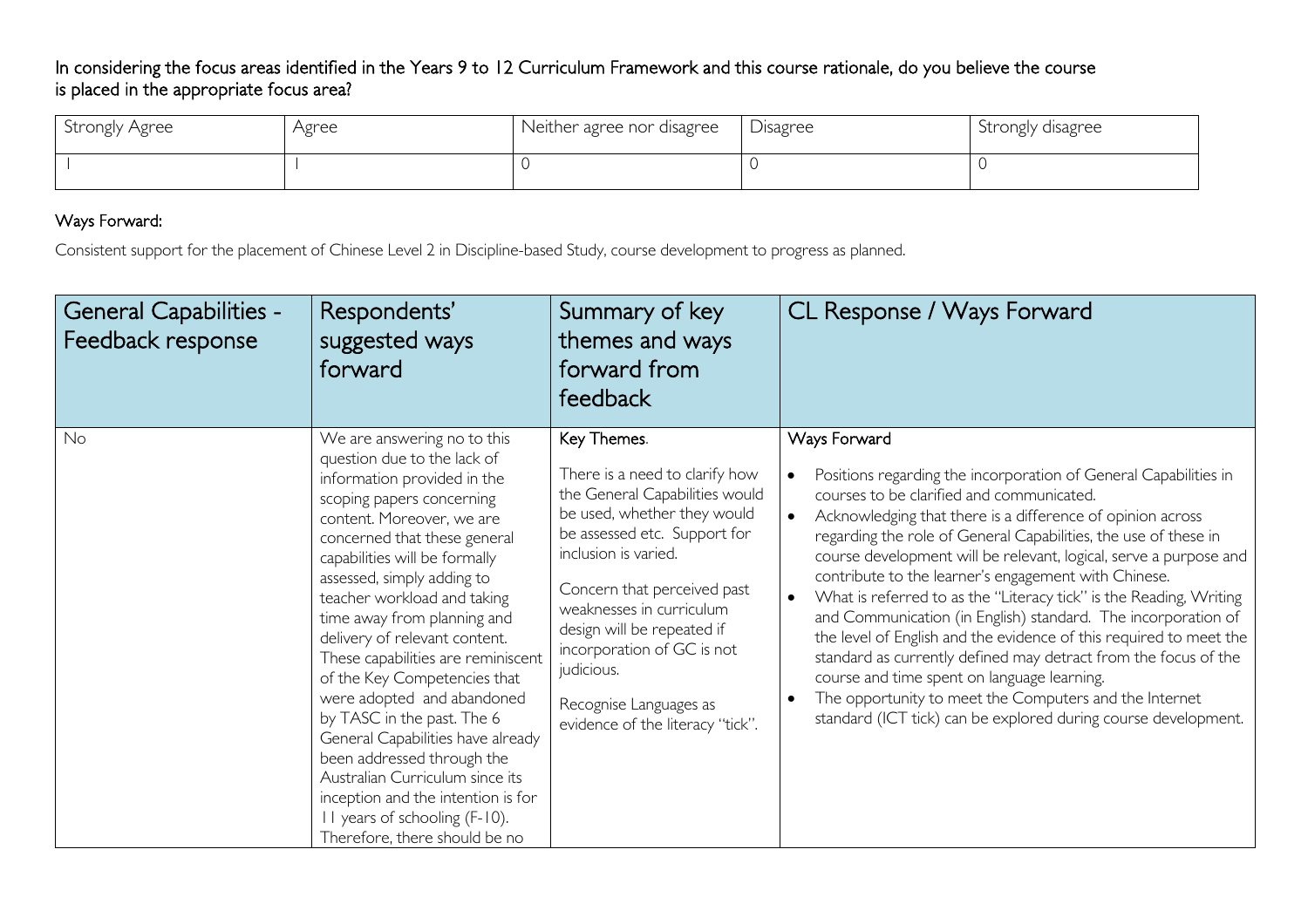|     | need for duplication in years II<br>and $12$ .                                                                                                                                                                                                                                                                                                                                               |           |
|-----|----------------------------------------------------------------------------------------------------------------------------------------------------------------------------------------------------------------------------------------------------------------------------------------------------------------------------------------------------------------------------------------------|-----------|
| Yes | All the general capabilities are<br>highly relevant to the study of<br>languages, especially ethical<br>understanding and intercultural<br>understanding. It is also a learning<br>area that requires a high degree<br>of literacy in students and<br>therefore should be designed to<br>be eligible for the reading and<br>writing capability with TASC and,<br>indeed, the ICT capability. | As above. |

| <b>Cross Curriculum</b><br>Priorities - Feedback<br>response                                                                                                                                                                                                                                                                                                                                                                                                                  | Respondents'<br>suggested ways<br>forward | Summary of key<br>themes and ways<br>forward from<br>feedback                                                                                                                                                        | CL Response / Ways Forward                                                                                                                                                                                                                                                                                  |
|-------------------------------------------------------------------------------------------------------------------------------------------------------------------------------------------------------------------------------------------------------------------------------------------------------------------------------------------------------------------------------------------------------------------------------------------------------------------------------|-------------------------------------------|----------------------------------------------------------------------------------------------------------------------------------------------------------------------------------------------------------------------|-------------------------------------------------------------------------------------------------------------------------------------------------------------------------------------------------------------------------------------------------------------------------------------------------------------|
| This is extremely difficult to<br>comment on now, as we have not<br>been given enough direction on<br>the content of any new<br>Foundation language course. These<br>types of priorities are more clearly<br>identified and incorporated once<br>writers have a general sense of<br>where a course is heading. Some<br>of these priorities could possibly fit<br>some languages but at this stage<br>things are too vague. It is also<br>artificial to imply that all courses | None provided                             | Key Themes<br>Concern that the CCP should<br>not automatically be included<br>without consideration for the<br>nature of the course. Varied<br>support for the inclusion of<br>CCP.<br>Ways Forward<br>None provided | Ways Forward<br>The position regarding the incorporation of Cross Curriculum<br>Priorities in courses to be clarified and communicated.<br>During course development there will be consultation with<br>stakeholders as to where and how Cross Curriculum Priorities can<br>be incorporated as appropriate. |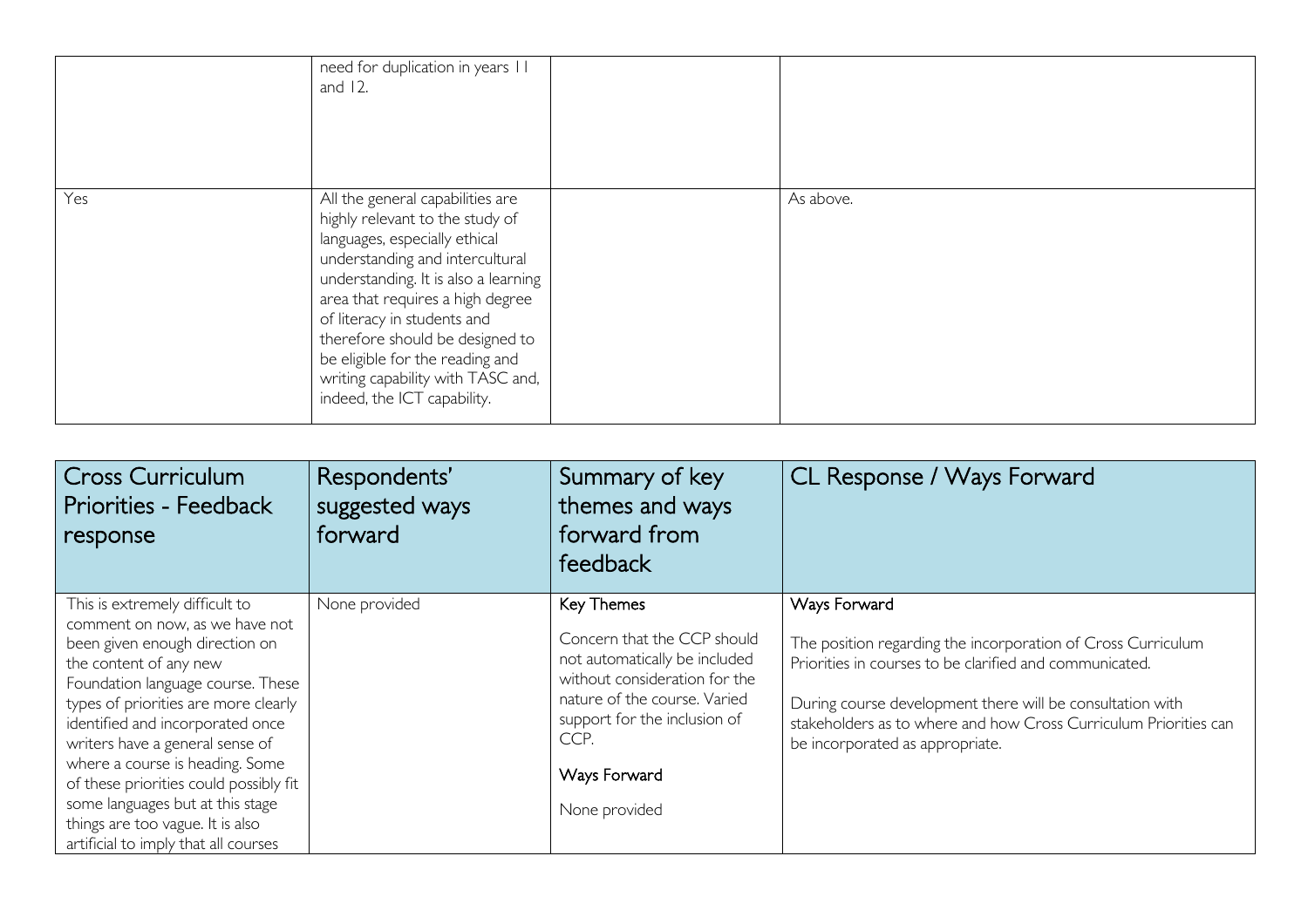| should include Cross Curriculum<br>Priorities when they may not be<br>appropriate. By overlaying the<br>courses with the CCPs without<br>considering the unique nature and<br>content of a course is reductive as<br>it trivialises the main focus of a<br>course and therefore impacts on<br>the student's learning experience.                                                                                                                                                            |               |           |
|---------------------------------------------------------------------------------------------------------------------------------------------------------------------------------------------------------------------------------------------------------------------------------------------------------------------------------------------------------------------------------------------------------------------------------------------------------------------------------------------|---------------|-----------|
| We are assuming that the cross<br>curriculum priorities referred to<br>are those of the Australian<br>curriculum: sustainability, Aboriginal<br>and Torres Strait Islander histories<br>and culture and Asia and Australia's<br>engagement with Asia.<br>Sustainability is the only cross<br>curriculum priority relevant to the<br>European languages syllabuses, and<br>is highly relevant. Asia and<br>Australia's engagement with Asia is<br>highly relevant to the Asian<br>languages. | None provided | As above. |

| Core concepts, big<br>ideas, essential learning<br>or important<br>considerations -<br>Feedback response                                                                    | Respondents'<br>suggested ways<br>forward | Summary of key<br>themes and ways<br>forward from<br>feedback          | CL Response / Ways Forward                                                                                                                              |
|-----------------------------------------------------------------------------------------------------------------------------------------------------------------------------|-------------------------------------------|------------------------------------------------------------------------|---------------------------------------------------------------------------------------------------------------------------------------------------------|
| We find it impossible to make any<br>suggestions given the extremely<br>generic nature of these scopes. We<br>would not know what we were<br>making suggesting about as the |                                           | Key Themes<br>Respondents indicated there<br>was a lack of information | Ways Forward<br>Further consultation opportunities with stakeholders will be used to<br>share information about:<br>o the structure of proposed courses |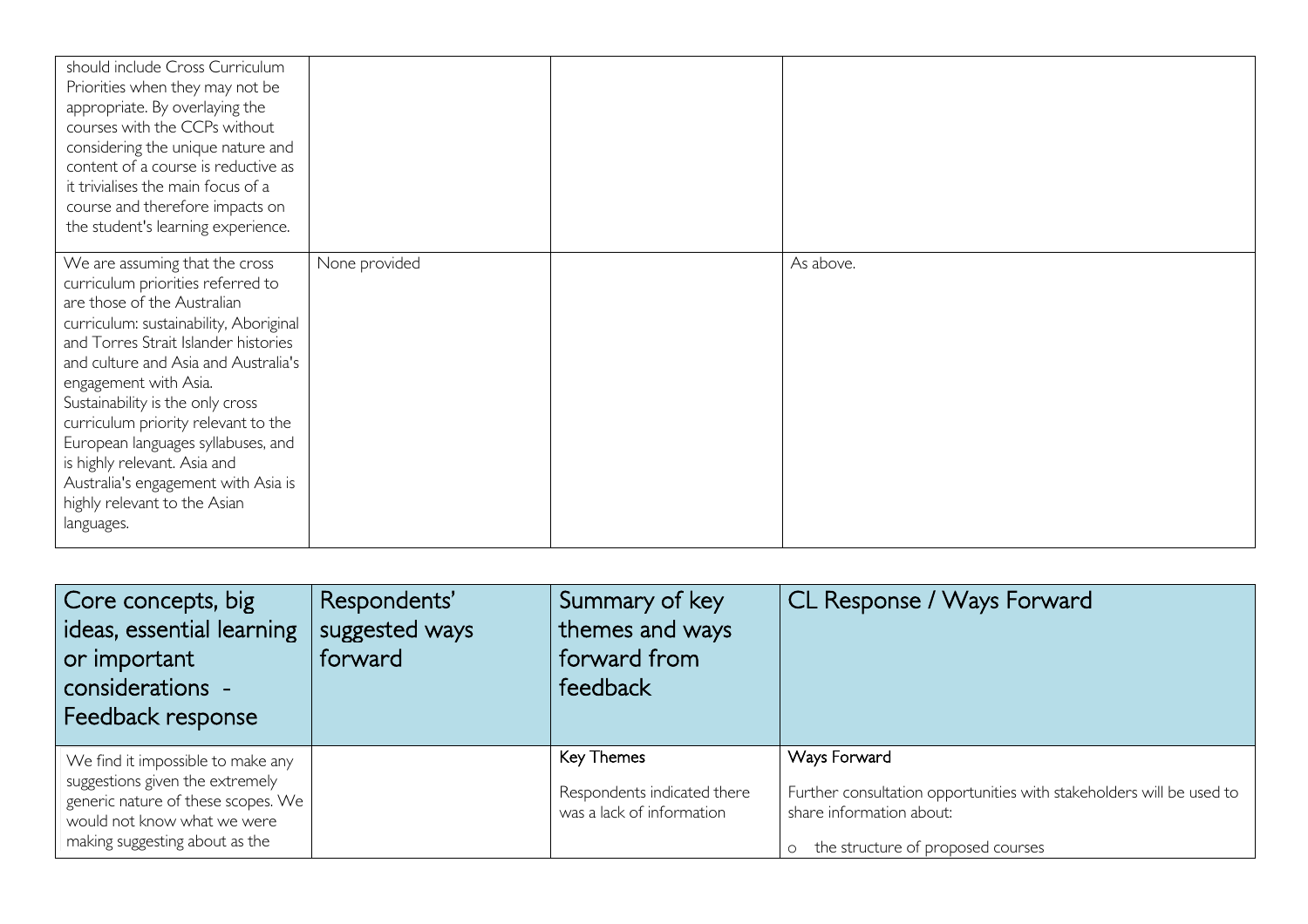| descriptions included in the scopes     | provided for teachers in the     | the use of concepts to shape the three modules (Identity,<br>$\circ$   |
|-----------------------------------------|----------------------------------|------------------------------------------------------------------------|
| are too general.                        | Scoping Papers.                  | Responsibility and Legacy)                                             |
|                                         |                                  | the use of perspectives (Personal, Community and Global) to<br>$\circ$ |
| Our concerns are as follows:            | The Scoping Papers have raised   | provide a relationship for each of the concepts                        |
|                                         | a large amount of questions      |                                                                        |
| How the course will be                  | with teachers, including         | and to gather further feedback.                                        |
| constructed?                            | implications for script-based    |                                                                        |
|                                         | languages                        | Positions regarding the incorporation of Cross Curriculum Priorities   |
| Themes? Topics? Concepts?               |                                  | and General Capabilities in courses, as well as assessment, to be      |
| How will it be assessed?                | Need significant clarifications  | clarified, communicated and applied within the development of the      |
|                                         | for teachers around themes,      | course.                                                                |
| Will we still be using criterion-based  | perspectives, GC, etc            |                                                                        |
| assessment?                             |                                  |                                                                        |
|                                         | What is "viewing"?               |                                                                        |
| Do we assess the general                |                                  |                                                                        |
| capabilities alongside the macro-       | Ways Forward                     |                                                                        |
| skills or are they embedded or are      | Listen to stakeholders' views on |                                                                        |
| they assessed separately? Workload      | themes, perspective, balance of  |                                                                        |
| for both teachers and students?         | skills, unsuitability of         |                                                                        |
|                                         | modularisation etc               |                                                                        |
| Are the 3 modules stand alone and       |                                  |                                                                        |
| individually assessed? if so, does this |                                  |                                                                        |
| mean they can be done in any            |                                  |                                                                        |
| order? This would not work at all       |                                  |                                                                        |
| for languages whose knowledge and       |                                  |                                                                        |
| skills are sequentially taught and      |                                  |                                                                        |
| acquired. Modularisation does not       |                                  |                                                                        |
| work for languages.                     |                                  |                                                                        |
|                                         |                                  |                                                                        |
| Other questions:                        |                                  |                                                                        |
|                                         |                                  |                                                                        |
| These scopes do not give you a          |                                  |                                                                        |
| clear idea of how this syllabus will    |                                  |                                                                        |
| look in a classroom.                    |                                  |                                                                        |
|                                         |                                  |                                                                        |
| Will we be able to use our current      |                                  |                                                                        |
| materials or will we need to            |                                  |                                                                        |
| completely change all our teaching      |                                  |                                                                        |
| materials?                              |                                  |                                                                        |
|                                         |                                  |                                                                        |
| Do we now have a new macro-skill        |                                  |                                                                        |
| called "viewing"? How does that fit     |                                  |                                                                        |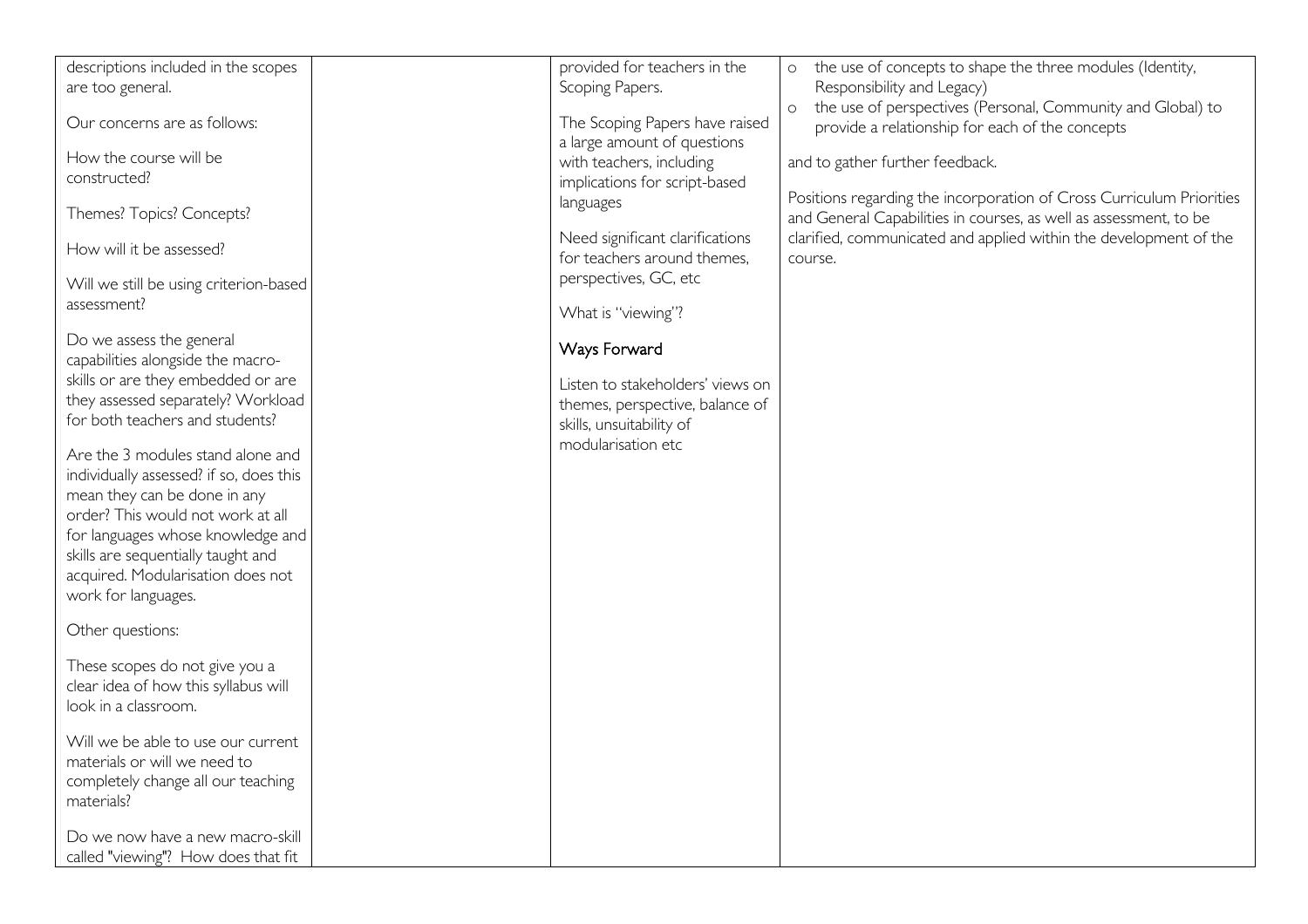| with languages? A definition and<br>examples are required.                                                                                                                                                                                                                                                                                                                                                                                                                                                                             |                                                                                                                                                                                                                                                                                                                                                                                                                                                                  |           |
|----------------------------------------------------------------------------------------------------------------------------------------------------------------------------------------------------------------------------------------------------------------------------------------------------------------------------------------------------------------------------------------------------------------------------------------------------------------------------------------------------------------------------------------|------------------------------------------------------------------------------------------------------------------------------------------------------------------------------------------------------------------------------------------------------------------------------------------------------------------------------------------------------------------------------------------------------------------------------------------------------------------|-----------|
| All languages scope look the same.<br>Why is this the case when there are<br>clear differences between script<br>and non-script based languages?<br>This does not seem to have been<br>taken into account.                                                                                                                                                                                                                                                                                                                             |                                                                                                                                                                                                                                                                                                                                                                                                                                                                  |           |
| Overall, the scopes seem to be full<br>of general statements which do not<br>clarify the way forward in<br>developing the courses. It would be<br>very easy to approve these scopes<br>but the consequences of doing so<br>cannot be foreseen due to the<br>nature of the documents. In short,<br>the scopes tell us nothing but do<br>raise many red flags in their current<br>form because they lack any useful<br>information that allows us to<br>interact with the document, make<br>observations and offer informed<br>opinions. |                                                                                                                                                                                                                                                                                                                                                                                                                                                                  |           |
| Suggestions for the themes,<br>vocabulary and structures that sit<br>under each of the core concepts<br>could be done through discussion<br>with Languages teachers - we<br>propose a working party during<br>exam week. While big concepts are<br>useful as a way of providing<br>overarching structure to the<br>courses, there would need to be<br>fairly prescribed themes under<br>each of these that have a defined<br>vocabulary set and allow for the<br>teaching of particular grammatical                                    | Suggestions for the themes,<br>vocabulary and structures that sit<br>under each of the core concepts<br>could be done through<br>discussion with Languages<br>teachers - we propose a working<br>party during exam week. While<br>big concepts are useful as a way<br>of providing overarching<br>structure to the courses, there<br>would need to be fairly<br>prescribed themes under each of<br>these that have a defined<br>vocabulary set and allow for the | As above. |